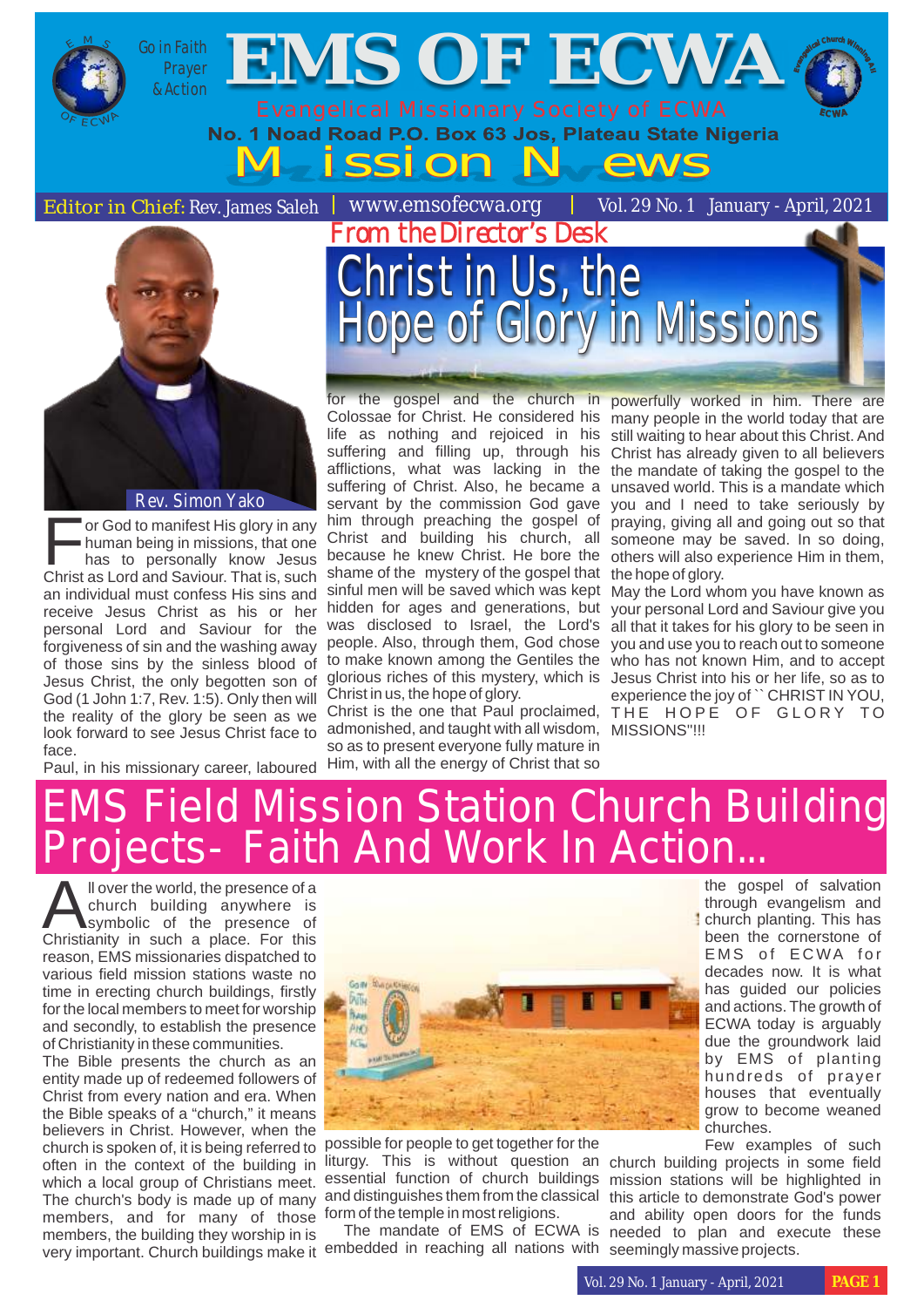## A Project of Faith, Determination and Unity

The Story of EMS of ECWA Worship Centre Komta, Komta LCC, Tangale DCC.



*Phase I of the Roofing Project of EMS Worship Centre Komta*

The story of EMS Worship Centre,<br>Komta Prayer House is an<br>amazing story of what can be<br>achieved if the people of God work achieved if the people of God work together in faith, determination and unity of purpose. The Lord led the pastor to the congregation worships in a bigger complete the project in terms of mobilize the members of the prayer and more spacious auditorium than they plastering the walls, fixing doors, house and together in faith, they took the previously had. In addition to that, 170 windows, ceiling, electrification and project in their stride, and today, it is plastic chairs were purchased for the building a pastorium. gradually nearing completion.

David K. Bature took over the leadership moved to purchase a set of musical even an LCB yet. However, they are of the prayer house, he carefully studied instruments for the church. The eagerly hoping and waiting to be what need the congregation had that members of the church according to the weaned into an LCB once the criteria for was of top priority. The congregation resolved to seek direction from God through fasting and prayers, and what became apparent was the need to put a roof on the new church auditorium building and that marked the beginning insurmountable project considering the in and prayer with them that this next big of this project of faith backed by action and commitment.

Initially, the concern was how to begin moment. such a Herculean task judging from the odds that were stacked high against them and considering the fact that 90% of the membership of the church comprised of youths who were either students or unemployed. The major challenge was how to raise the money needed to begin and sustain the project. The Lord led the way and a designated account was opened in the bank solely for that purpose.

For two years, between 2017 and 2018 the members of the congregation remained committed towards the realization of this objective. By the end of the second year a total sum of ?2.5 million was realized as a result of

he story of EMS Worship Centre, contributions by the members of the The task however is not complete. there was completed in the same year.

From the onset in 2017, when Rev. there; a member of the church was church itself is an EMS prayer house, not Today, the church has a roof over it and support in any way possible, to enable it use of the congregation. It did not end What is remarkable about this is that the resident missionary, Rev. David K. that designation are met. Without doubt, Bature, are overwhelmed with joy the church has demonstrated that they because of God's grace and the victory are united and committed to becoming granted to them so far in successfully bigger and better to the glory and undertaking this seemingly advancementofGod'skingdom.Wejoin odds that were stacked against them, step in their growth as a church will and getting it to the level it is at the become a reality soon.

church. The roofing which costed a total is still more that needs to be done and it sum of ?3.5million began in 2019 and is against this backdrop that the church continues to seek for your prayers and

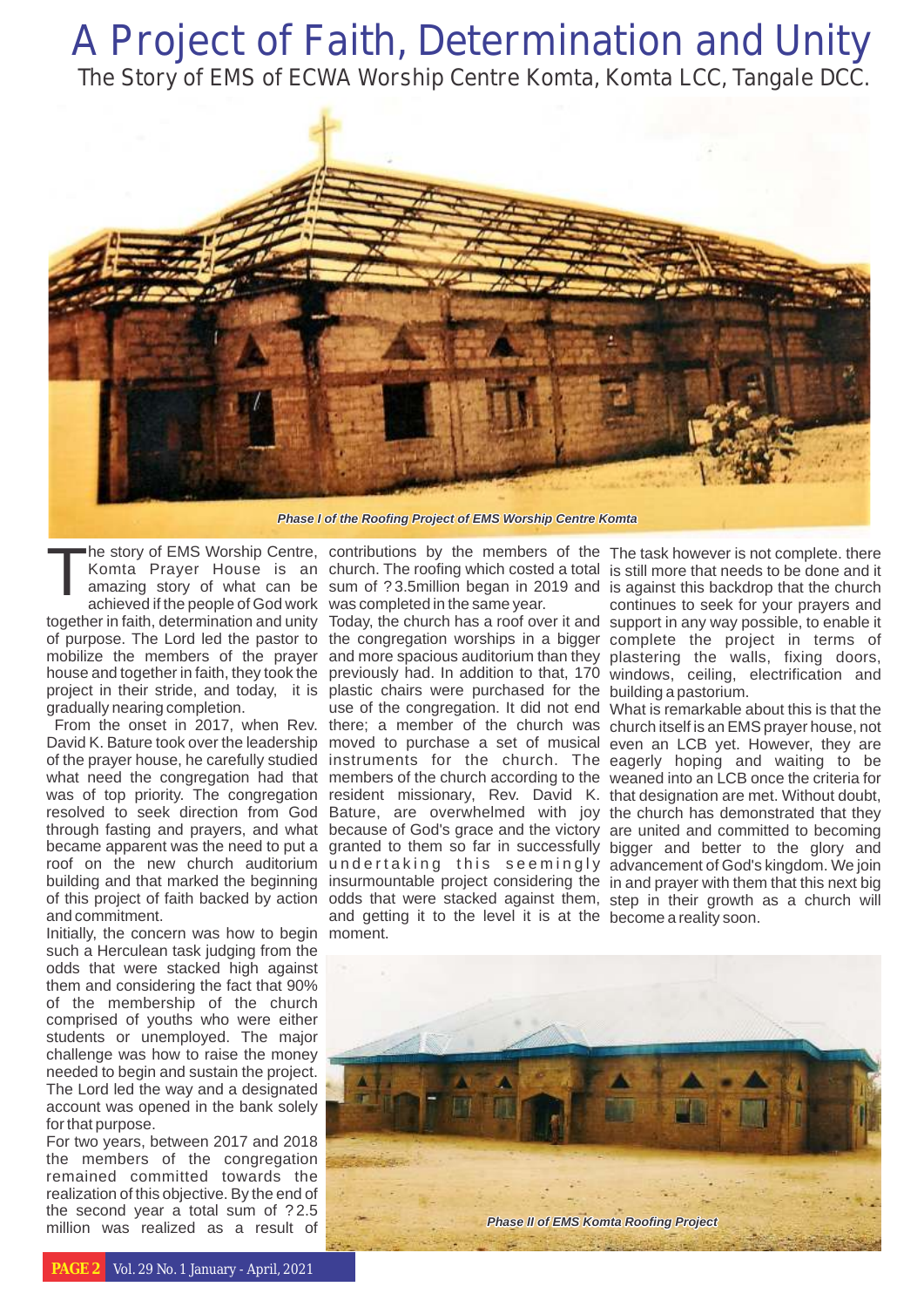# EMS Prayer House Tellowship of ECWA G.K.A LCC who Zanfarawa Deba LC.C.

donated 30 bags of cement for plastering the church building. The Sam Harmundi

This project is another remarkable<br>example of God's provision that demonstrates what God can do if we put our faith in him. The missionary shepherding the prayer house, Rev. Musa Helan, narrated how the Lord used an individual who advised them to share the need for the roofing of their new church building with four certain individuals which they did and one of them responded and inquired about the level of progress of the church project and subsequently, he dispatched an engineer to take a look at the building, take some photos and report back to him. He called later to say that the roofing will be done by the grace of God, and that was exactly what happened. He undertook and completed the roofing and noggin of the church building. The materials needed for the work were delivered that same day. In addition to that, the individual who asked to remain anonymous stated that he was just serving God, donated 3 doors and 8 windows for the project. The pastor of the



church expressed his satisfaction with the speed at the work was completed. "It surprising how within a period of seven days the roofing was completed" he remarked. He expressed gratitude to the anonymous person who sacrificed much to see that the roofing project was brought to completion. He said the church was grateful to the Women

Group in Gombe was not left out; they were impressed with progress of the work and decided give their support of 406 blocks towards the proposed pastorium building project.

It staggers the imagination the ways in which God uses people to do His will and accomplish great things for His glory.

## EMS Prayer House Shere Centre, Toro DCC.

doubt send a very strong message to even the unbelievers amongst them that Christianity has been fully established in the community. It will also bolster the overall efforts of EMS of ECWA to reach

EMS Prayer House Shere Centre is another remarkable example of how God opens doors where there seems to be none. The prayer house sits in the rugged terrain of Jos East Local Government in Plateau state. The community is predominantly Afizere (Jarawa) and the locals are largely traditionally predisposed.

The relatively small congregation had hitherto been meeting and worshipping in a nearby government owned primary school for eight years. They least expected that within a short period of time they would have a befitting edifice for worship and meetings. But thanks to Rev. Joshua Aku from the USA, who sponsored the entire church building project from start to finish. This included the building, roofing, plastering and painting of the edifice. The entire project was completed within a short period of nine days. The good work did not just stop there; Rev. Aku also purchased 18 seven sitting capacity pews, alongside a modern altar, as well as modern doors and windows that all put together to give the church building an aesthetic look.

The entire congregation of ECWA Prayer House Shere Center is grateful to ECWA



*Members of EMS Prayer House Shere Centre, a after Sunday Worship*

played in bringing the church building salvation. project to realization, for it was through The success story of this local church is which the task was completed will no

Goodnews Mado, Jos for the role they every nook and cranny with the gospel of

the church that Rev. Joshua Aku got to not without challenges. To begin with, know about the need for a church the land on which the church itself is built building in the area and swiftly swung to on has not been paid for. It was leased to action to make it happen. The presence them in 2016. Eventually, on 1st of of the church building in the community November 2019, negotiations began for will serve as a beacon of salvation to the the sale of the land. The owners of the people in the area. The swiftness with land of about fourteen and a half plots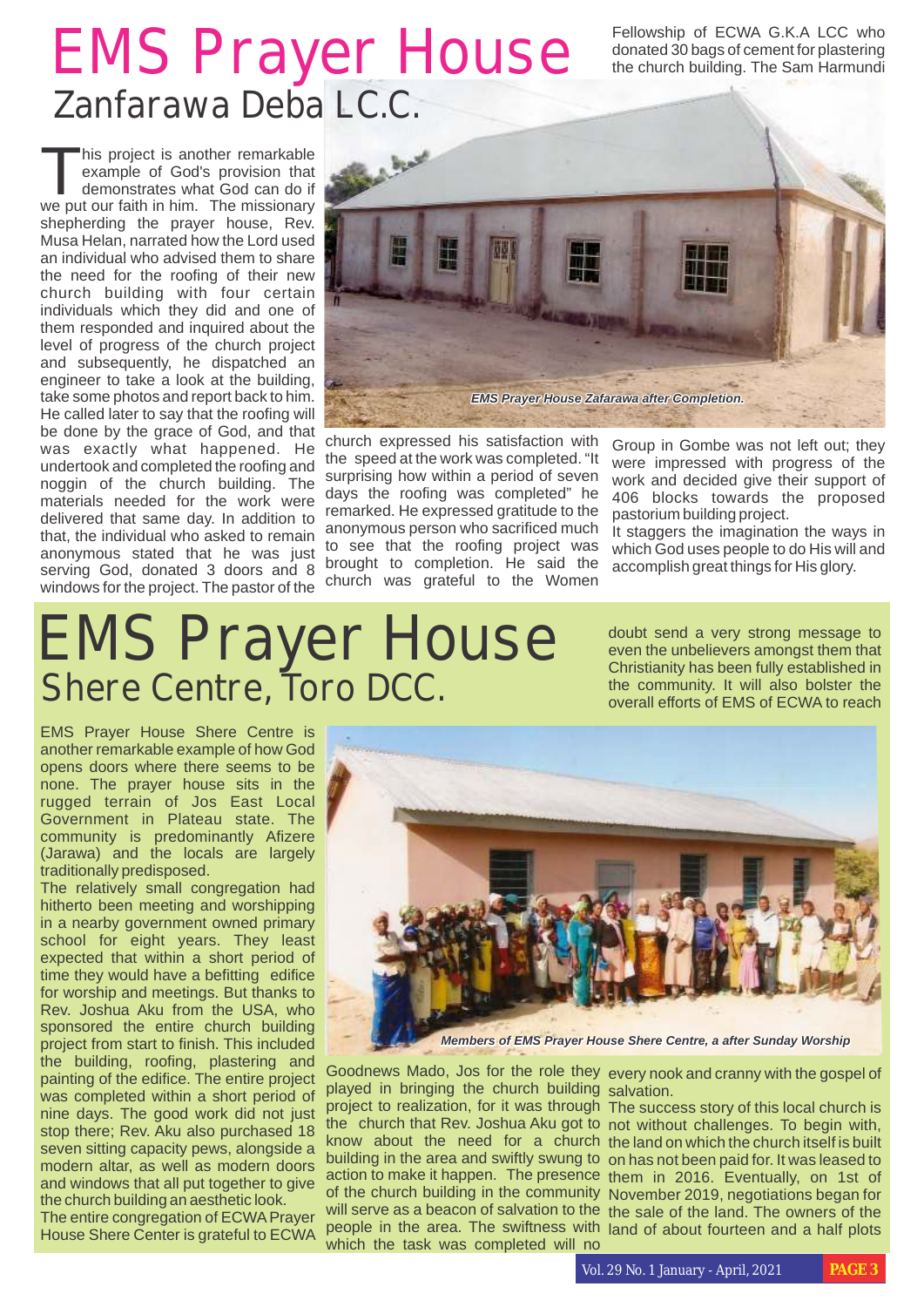thousand Naira).

the owners graciously allowed for the income farmers, that kind of money is for the advancement of His kingdom. building of the church and the pastor's not easy to come by. We join faith and

### A Child of Prayer



MS of ECWA Iddah DCC

Him.

met with the her.

agreed to sell it for ? 90,000 (ninety residence on the borrowed piece of prayer with the church of ECWA Shere customary ?5000 that was given to distant time the money needed to pay for this objective will be achieved. At the indicate desire to purchase the land and the land and finally make it theirs will be same time, the door is open for all those set negotiations in motion for that realized. To some, ? 90,000 might look who wish to contribute in any way purpose, not<sup>1</sup>a kobo has been given in like a paltry amount, but in a community towards the realization of this objective respect to that purpose. Regardless, where the bulk of the population are low to do so to the glory of God's name and land. The congregation hopes that in no Centre believing that in no distant time

> w a t c h i n g had had three consecutive miscarriages Christian films since their marriage. The team was gave their lives to moved to pray for them after the couple Christ, while narrated their painful experience. The many others Lord graciously answered their prayers rededicated their and on the 31st of October 2019, Mrs. lives to serving Justina Albert Agidi, gave birth to a Prior to that Alpha because, according to his mother, however, upon the Lord has done a new thing in their their arrival at the family to the glory of His name. She community, the contacted the outreach team and outreach team informed them of what God has done for three years, they had not been able to have a child of their own due to series of miscarriages. Mrs. Justina, they learned, bouncing baby boy who was named

MS of ECWA Iddah DCC intimated him on gave her Samuel who went on to do<br>organized a mission outreach the purpose of their sojourn in the area. exploits in the service of the Lord. We<br>programme to Dugbana village in The pas 2019. The power of God was made treated them to a sumptuous meal. In the for the kingdom of God, following in the manifest during the course of the course of their interaction the team footsteps of Jesus Christ to become a outreach as many people witnessed to discovered that the pastor and his wife child of prayer and faith, two important through sharing of the word and have been married since 2016 and for cornerstones upon which EMS is hinged ECWA pastor in This remarkable story is reminiscent of the community, Hannah in the Bible who cried out to God Albert Agidi, and to bless her with a child and the Lord intimated him on gave her Samuel who went on to do the purpose of their sojourn in the area. exploits in the service of the Lord. We The pastor and his wife, Justina warmly pray that Alpha will be a conduit through on.

#### Transforming Lives Through Sports

ears ago, EMS of ECWA entered<br>into a partnership with Sports Friends Nigeria, a ministry of the international mission organization SIM out of a shared vision and passion that everyone should be reached with the good news of salvation through Jesus Christ. Sports Friends envisions a global movement of local churchcentered sports ministries transforming lives and strengthening communities with the Gospel of Jesus Christ. The partnership was ratified in a memorandum of understanding between the two organizations in 2012 and was subsequently reviewed in 2016. So far, the partnership has thrived and continues to yield fruits.

are faced with many struggles. Some of their way through these enormous other recreational activities. them woke up to find themselves in challenges.



and cultural identity crisis, poverty, have become overwhelmed, despaired, They are powerful and effective tools for gangs, cultism, sexuality, conflict, hopeless and have reached a tipping building relationships and sharing the neglect, conformity, drugs, alcohol, point in their lives. How can the Church gospel. Through collective efforts they disease, abuse, and broken or abusive help young people address these issues are bringing a message of truth, hope, relationships, to mention just a fraction. that the youths have been inundated with forgiveness and belonging to teeming These challenges have placed them and reach out to those living and dying youths who are searching for meaning, under increasing intense pressure and without Jesus? EMS through the EMS forgiveness and worth through for one reason or the other, they lack the Sports Ministry has been collaborating relationships first built on the sports field.

Today's young people all over the world wherewithal to successfully navigate using the powerful weapon of sports and

impossible situations such as religious Because of this, many young people sports and other recreational activities. with Sports Friends Nigeria on this front Sports Friends-trained coaches from the It is no secret that young people love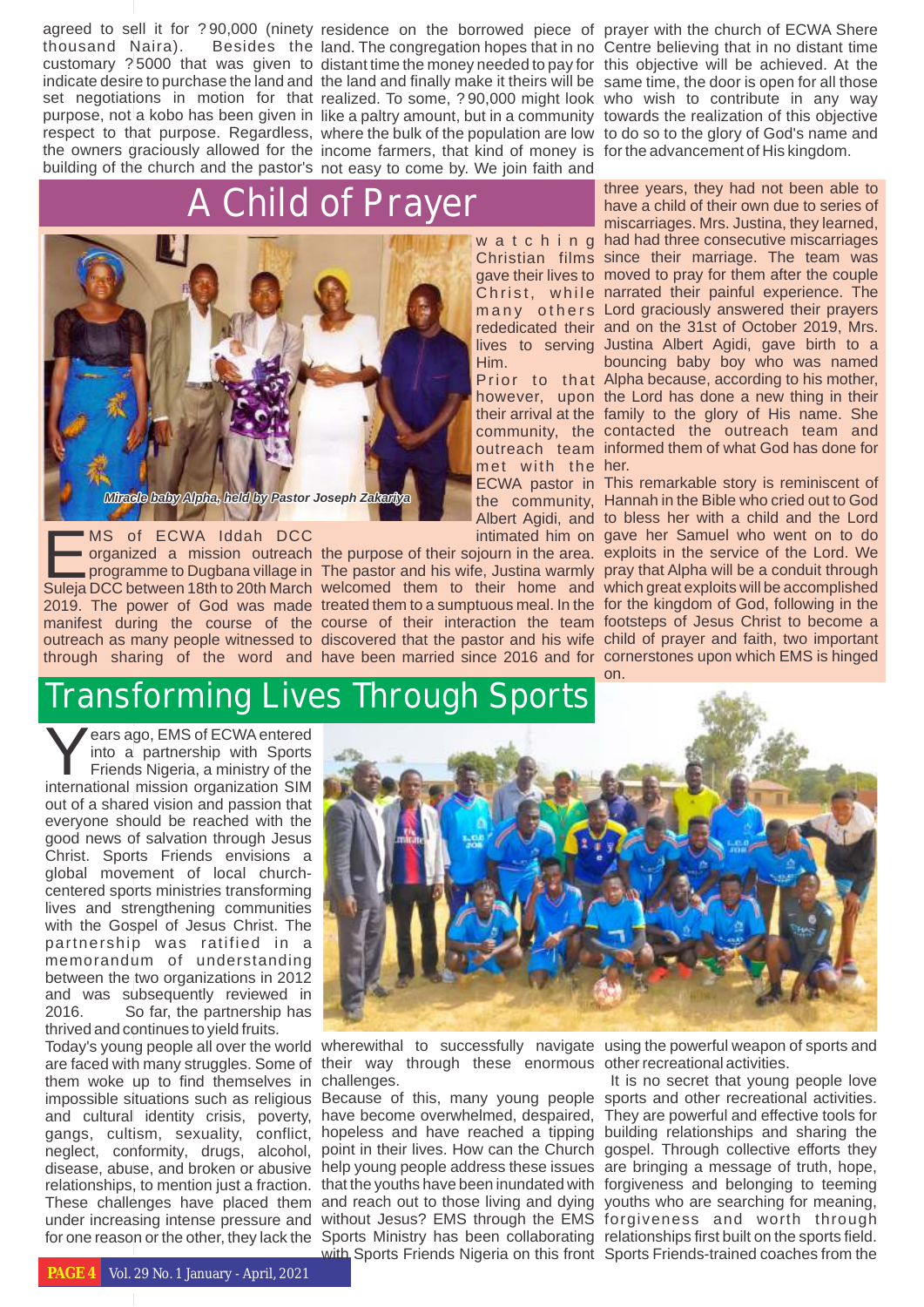local church are bringing hope to youths participants. and their families. Much more than a These strategies have proven to be sports coach, these "life coaches" are potent tools for evangelism and mentoring and loving young people, discipleship to young people by leading them to Christ and helping them engaging them in sporting activities walk as mature disciples of Jesus. By which have the capacity to encourage God's grace, lives are being them to participate in various community transformed, new churches established, projects and they are usually very and entire communities strengthened! Typically, a sporting event organized by projects. The strategies have had a EMS Sports Ministry begins with tremendous impact on their lives. We opening prayers, observance of the continue to receive remarkable and activity (sport(s)) and teachable encouraging testimonies about the lives moments i.e. everyday situations and of many young people that hitherto left circumstances that provide much to be desired but who have now opportunities to teach and share the been transformed for Christ. Some have word of God with participants, followed gone on to make genuine commitments by a review of the teachable moments in their churches in various capacities. and sharing prayer needs. Lastly special Bad character traits have been corrected prayers are said on the prayer needs on the field by coaches. Similarly, good shared. Subsequently there will be a traits have been encouraged in practical follow-up for results and strengthening of ways. Positive Inter-faith relationships

untainted over the years.

relationships established with have been established and promoted in excited and willing to be part of these

#### Reaching Bolawa Community: **Progress and Challenges**



*Bolawa Boys during Circumcision Ceremony.*

olawa is one of the ethnic groups with the gospel and the general progress **Solawa is one of the ethnic groups**<br>Scattered across the landscape of<br>State of Nigeria. The Bolawa scattered across the landscape of of the work of missions in Bolu.

people are situated behind Zaranda Toro local government in Bauchi According to him, many of Bolawa people are idol worshippers who practice witchcraft and offer sacrifices to their

Rock. Despite modernization and the ancestors, especially gradual shift away from some aspects of during harvest time. tradition and culture experienced by At such times a ritual some tribes in the region, the Bolewas known as "Daukan have remained more or less deeply Dawa" is observed. rooted in the culture and traditions Usually, during the handed to them by their ancestors for period, a cockerel is generations. Their rituals and other sacrificed and its traditional practices have remained blood sprinkled on For the past five years, EMS has a made ceremony. Hundreds concerted effort to reach the community of the womenfolk with the message of the gospel which so wait for this act to be far, is yielding fruits to the glory of God. carried out and Rev. Bulus Bwus the missionary thereafter, each of dispatched by EMS sent in a report about them can take the the strategies employed to reach people harvest home. the harvest in a

many communities to encourage dialogue and peaceful resolution of conflicts.

The successes recorded did not come without challenges. The crises in some parts of the country such as the Boko Haram insurgency, armed banditry, and the violent activities of terrorist herdsmen have stymied plans to train and equip more missionaries to be involved in the sports ministry. Continue to pray for the peace of our nation so that the work will go on unfettered. The inadequacy of sports equipment to motivate and spur our active missionaries into participating fully in the great task of winning souls through sports is another clog in the wheels of the ministry's progress. Doors are open for you to support the ministry in any way you can through EMS of ECWA as we seek to provide an enduring framework for reaching out to young people with the message of salvation.

For years the missionary family serving in Bolu have engaged the community through prayers and sharing of the message of salvation through Jesus Christ. Rev. Bulus has also intensified efforts to debunk the people's beliefs in the power of the blood of animals sacrificed during festivals and rituals to have any impact on their lives whatsoever. The idea has been to make them understand that Jesus Christ made the supreme sacrifice of shedding his blood on the cross of Calvary for the atonement of their sin and not the blood of goats and chickens.

Another initiative employed as a strategy to reach out to the Bolawa is focused on the children of the community. Usually parents are persuaded to allow their children to live with trusted Christian families in towns and cities. This accords them the opportunity to experience what the outside world has to offer and also gives them access to better education which will equip them for the future. The results of this initiative is remarkable, the few parents who agreed to let their children live with these families have expressed how proud and satisfied they are with the progress their



Vol. 29 No. 1 January - April, 2021 **PAGE 5**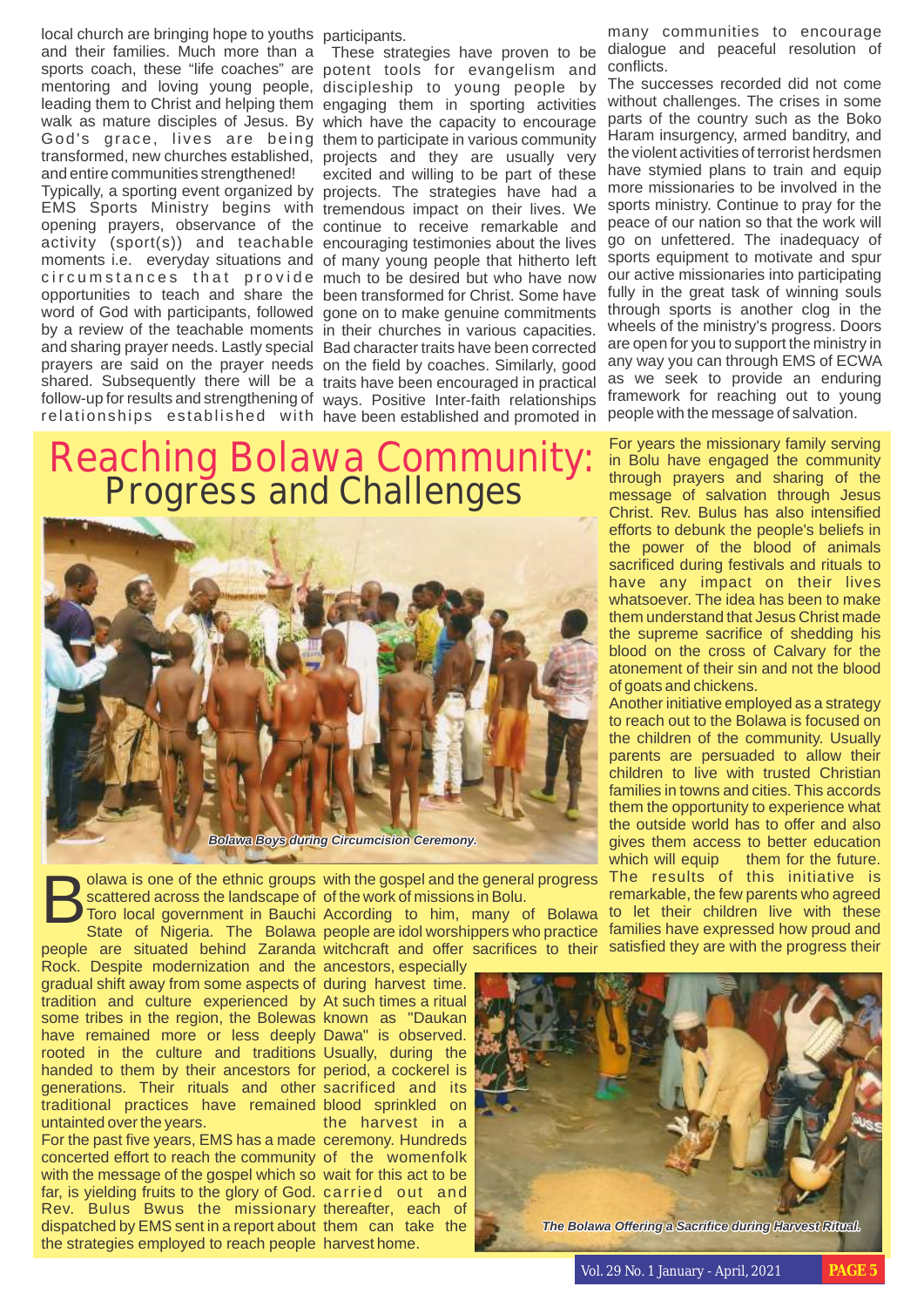children are making and the overall positive impact it is having on their lives. The best part is that the mission objective is being achieved because in the course of their sojourn with these foster families, they give their lives to Christ.

However, there are many of the children who wish to be given these golden opportunities but their parents are skeptical and reluctant to allow them to be part of the initiative. Many of them blatantly refuse to even allow their children to be part of the literacy and Bible classes organized by the missionary family.

Rev. Bulus believes that God loves these children and wants them to be saved. He also feels that many of them, if given a choice, will not want to tow the idolatrous path of their parents. He is optimistic that someday the Lord will bring these young ones into the fold through His mighty power. That is why they have not been deterred despite the lackluster attitude of most parents in the area who due to ignorance prevent their children from maximizing the golden opportunity that is at their doorsteps.

Despite the progress recorded, and as is the case with many mission stations located in remote villages the Bolu mission station is faced with many challenges; the community is not easily

# The Search for a Cure Led him to Christ

**aba Lawi is an elderly resident of**<br> **Kona community.** In his younger<br>
days he was one of the prominent<br>
traditionalists of the community involved traditionalists of the community involved in all kinds witchcraft. Like the woman in the Bible with the issue of blood, Baba Lawi had traversed many places in search of a remedy to an ailment he had suffered from for quite a long time, spending a fortune in the process but all to no avail. After all his efforts proved abortive and the hope of finding a cure to his ailment got bleaker as the days went by, Baba Lawi, in a last-ditch attempt to find a solution called upon the missionary stationed at Bakin Kogi Prayer House, pastor Bitrus Danladi. When the pastor arrived at Baba's residence, the senior, asked to be prayed for and also revealed that the he had been having deeply disturbing nightmares. Without hesitation, the missionary alongside others, swung into



is in dire need of a durable motorcycle to We crave your indulgence to join us in time, less cumbersome. There is also no the light of God's salvation and be more safe water for consumption. In fact, the favorably disposed to its message so that community gets its water from the same they will be completely emancipated stream where cattle and other livestock from the stranglehold of long held drink from. Thirdly there is a total arbitrary believes that do not have any absence of even the most basic social foundation in nature and chart a new path amenities such as schools, hospitals or that will culminate in the betterment of dispensaries etc. This situation makes their lots and that of generations yet life difficult for the community. As stated unborn. prayers for the Bolawa to continue to see

> action and fervently prayed for healing for o Baba Lawi and God demonstrated his power. A little later, the old man felt much better. Realizing the power of prayer, he took his faith a notch further and made the ultimate decision to give his life to Christ.

> Today, Baba Lawi has turned away from his old ways and no longer practices witchcraft. He goes to church every day and has dedicated his life to Christ to the glory of God. Continue to pray for Baba's complete healing and the strengthening of his faith in Christ Jesus.



accessible and as such the missionary they're merely living by God's grace.

make his work effective, and at the same

by the EMS missionary in the area

**PAGE 6** Vol. 29 No. 1 January - April, 2021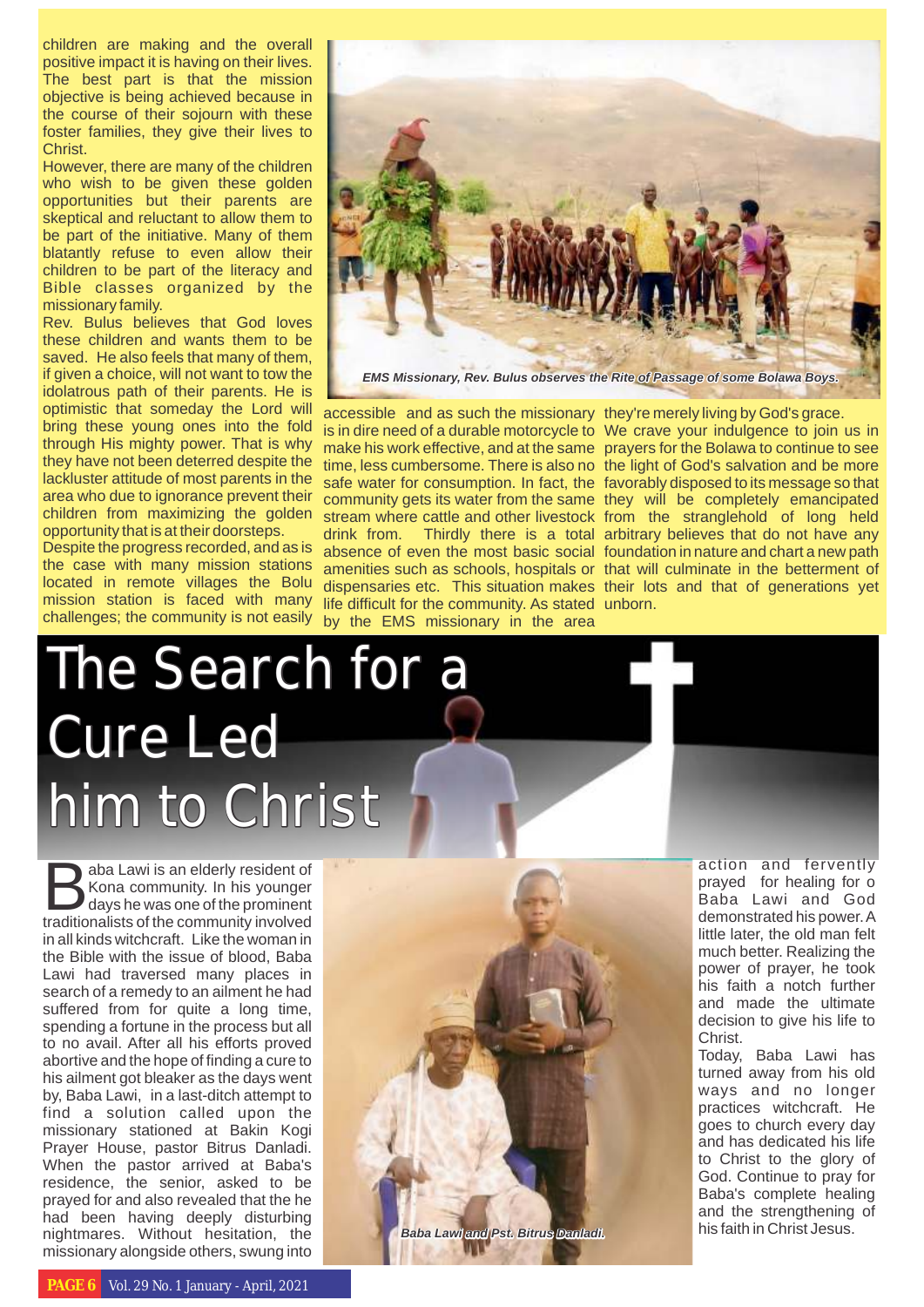Women Fellowship Waja DCC Gifts Motorcycle To EMS Missionary

hen the Leaders of ECWA<br>Waja DCC Women Fellowship paid a visit to the EMS missionary they are supporting at Kukan Kundi Prayer House, neither they nor the missionary himself, Rev. Daniel Garba had any inkling that the visit will set off a chain of events that will culminate in the purchase of a brand new motorcycle that will meet the missionary's need for mobility.

Kuka Kundi Prayer House has been a conduit through which other new mission stations such as Dammare, Yaburo, Waja and Jukun Prayer Houses are accessed. The missionary commutes between these newly established prayer houses to coordinate and perform pastoral functions. To do so effectively, the need for a motorcycle became crucial and the answer to this prayer came in the nick of time. During their visit to the missionary they realized this need. Upon their return from the mission field after the visit, the leaders swiftly drew the attention of the Women Fellowship council members and the Christian Education Organizer of the DCC to the need in the mission field.

The DCC Christian Education Organizer welcomed the idea of purchasing a



in order to facilitate his work in these areas. The Women Fellowship Adviser she believed that God had spared her life realized at the conference. The to fulfill that purpose, after battling with a motorcycle was purchased and serious illness. Many others followed suit and the sum of ?10,000 was realized that day.

After that, an arrangement for free will offering towards the project was made

motorcycle and giving it to the missionary during the Annual Women Fellowships also supported plan and personally gave supported the project and the funds a token to kick start the process because needed to purchase the motorcycle were Conference of the DCC which took place in Kombo LCC. The women happily presented to the missionary by the Women Fellowship in support of the work of winning souls for Christ. To God be the glory!

> outgone Director as relationship builder, whose primary objective is getting the job accomplished during his tenure. He praised the Yakos for showing great courage and resilience amidst daunting challenges in the course of serving in the Lord's vineyard. He prayed that God will continue to direct the outgone director in his next assignment.

> Other highlights of the event include testimonies and encomium from friends and colleagues of the Rev. Yako as well as presentation of gifts and tokens of appreciation to the Yakos.

> The service was graced by the attendance of EMS Regional and DCC Coordinators, staff and Heads ECWA Departments as well as friends and colleagues of the Yakos.

appreciation to Director for being an be with him and has been his greatest exemplary model by consistently support in the ministry. He prayed for mandate of EMS. He said the outgone also enjoined all the EMS staff as well as In his vote of thanks Rev. Yako thanked all the guest who graced the occasion stating that it was a great encouragement to himself and his family. He gave a brief testimony of God's faithfulness to his family right from the moment of his calling. He thanked his wife Ruth, who

#### **EMS Appreciates Rev. Simon Yako for Six Years of Meritorious Service as Director**



December, 2020.

invitation by turning up. He stated that responsibilities. He described the him.

n appreciation service was held in idea of the occasion was to show according to him "gave up everything" to honor of the outgone director of appreciation to Director for being an be with him and has been his greatest EMS, family whose two term tenure of demonstrating unwavering commitment God's grace and blessings to all the six years as Director elapsed in to upholding the core values of the guests who turned up for the event. He Rev. Yahaya Bungule who coordinated director demonstrated ability and other departments in ECWA to give the event, welcomed the guests and willingness to help others on the team to maximum support and cooperation to his appreciated them for honoring the understand and discharge their successor in the same manner they did